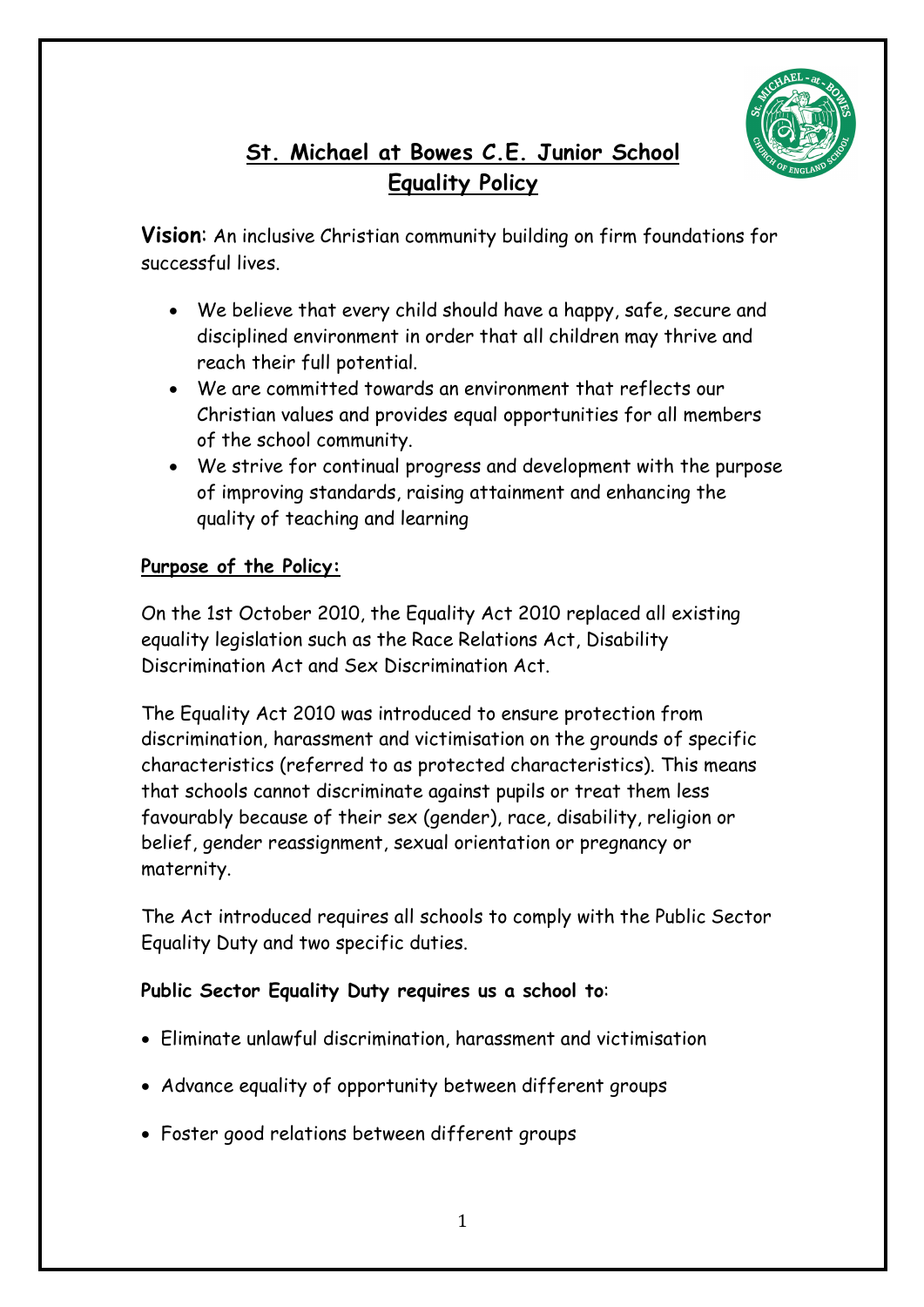# **The Two "specific duties" requires us to**:

• Publish information to show compliance with the Equality Duty

• Publish Equality Objectives at least every 4 years which are specific and measurable.

We recognise that these duties reflect international human rights standards as expressed in the UN Convention on the Rights of the Child, the UN Convention on the Rights of People with Disabilities, and the Human Rights Act 1998.

Our Equality Policy aims to demonstrate our compliance with the Public Sector Equality Duty.

# **Introduction:**

St. Michael at Bowes is a Church of England Junior school, reflecting Christian values. It is an inclusive school where we focus on the well-being and progress of every child and where all members of our community are considered of equal worth.

The principles of this policy apply to all members of the School Community – pupils, staff, governors, parents/carers and all visitors to our school.

We believe that the Equality Act provides a framework to support our commitment to valuing diversity, tackling discrimination, promoting equality and fostering good relationships between people. It also ensures that we continue to tackle issues of disadvantage and underachievement of different groups.

The overall objective of the school's Equality Policy is to provide a framework for the school to pursue its equality duties.

#### **This involves**:

- Eliminating unlawful discrimination and harassment;
- Promoting equality of opportunity
- Promoting good relations and positive attitudes between people of diverse backgrounds in all its activities.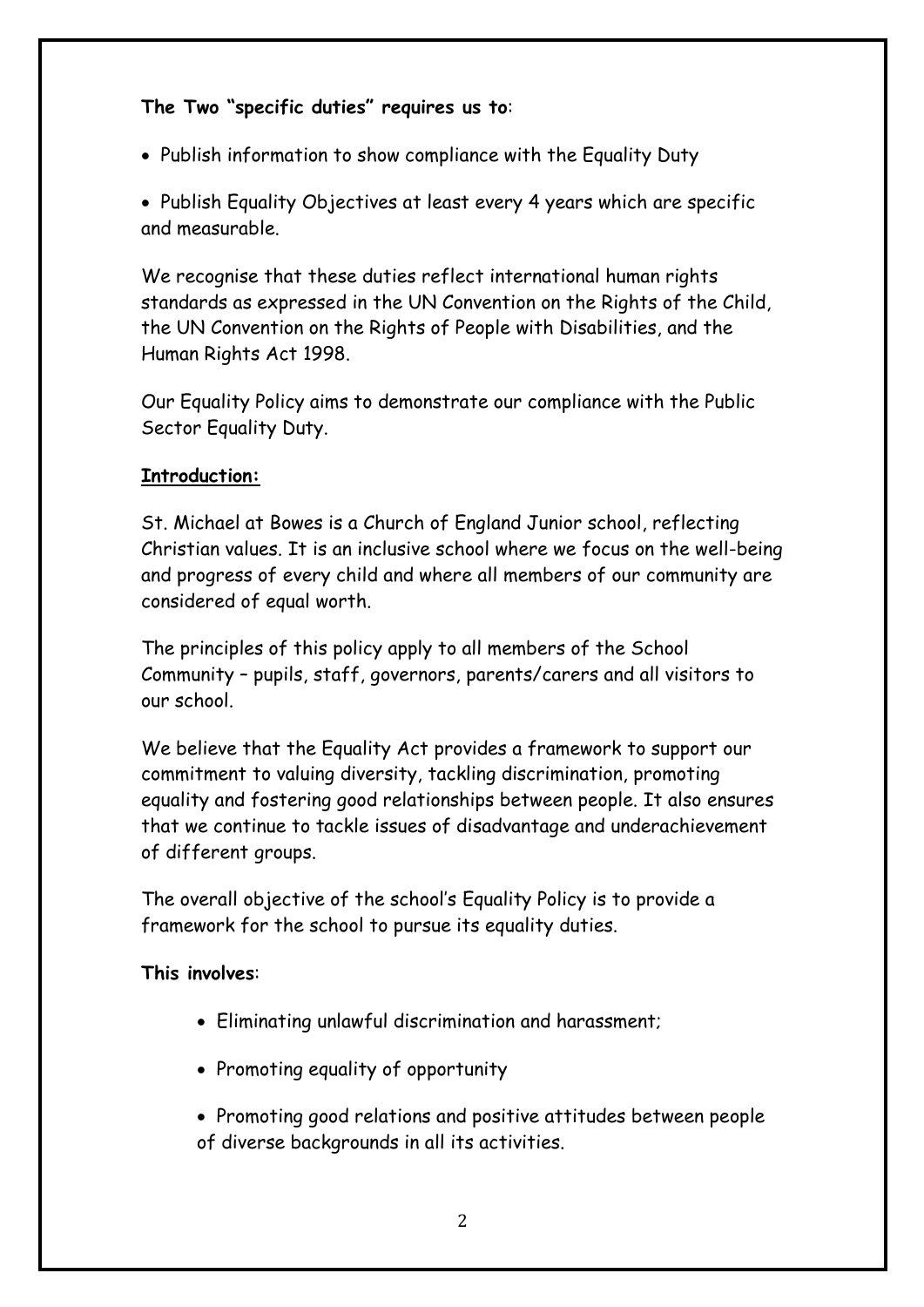Through the Equality Policy, the school seeks to ensure that no member of the school community, or any other person, through their contact with the school, receives less favourable treatment on any grounds which cannot be shown to be justified.

This covers race, ethnic or national origin, religion or belief, gender, marital status, responsibility for children or other dependants, disability, sexual orientation, gender reassignment, age, trade union or political activities or socioeconomic background.

Our approach to promoting Equality is based on the following principles:

• All learners are of equal value. Whatever their ability, whatever their ethnicity, culture, national origin or national status, whatever their gender identity, whatever their religious or non-religious affiliation or faith background and whatever their sexual orientation.

• We recognise, respect and value difference and understand that diversity is a strength.

We take account of differences and strive to remove barriers and disadvantages which children and adults within our school setting may face, in relation to disability, ethnicity, gender, religion, belief or faith and sexual orientation. We believe that diversity is a strength, which should be respected and celebrated by all those who learn, teach and visit our school.

• We foster positive attitudes and relationships. We actively promote positive attitudes and mutual respect between groups and communities different from each other.

• We foster a shared sense of cohesion and belonging. We want all members of our school community to feel a sense of belonging within the school and wider community and to feel that they are respected and able to participate fully in school life.

• We observe good equalities practice for our staff. We strive to ensure that policies and procedures benefit all employees and potential employees in all aspects of their work, including in recruitment and promotion, and in continuing professional development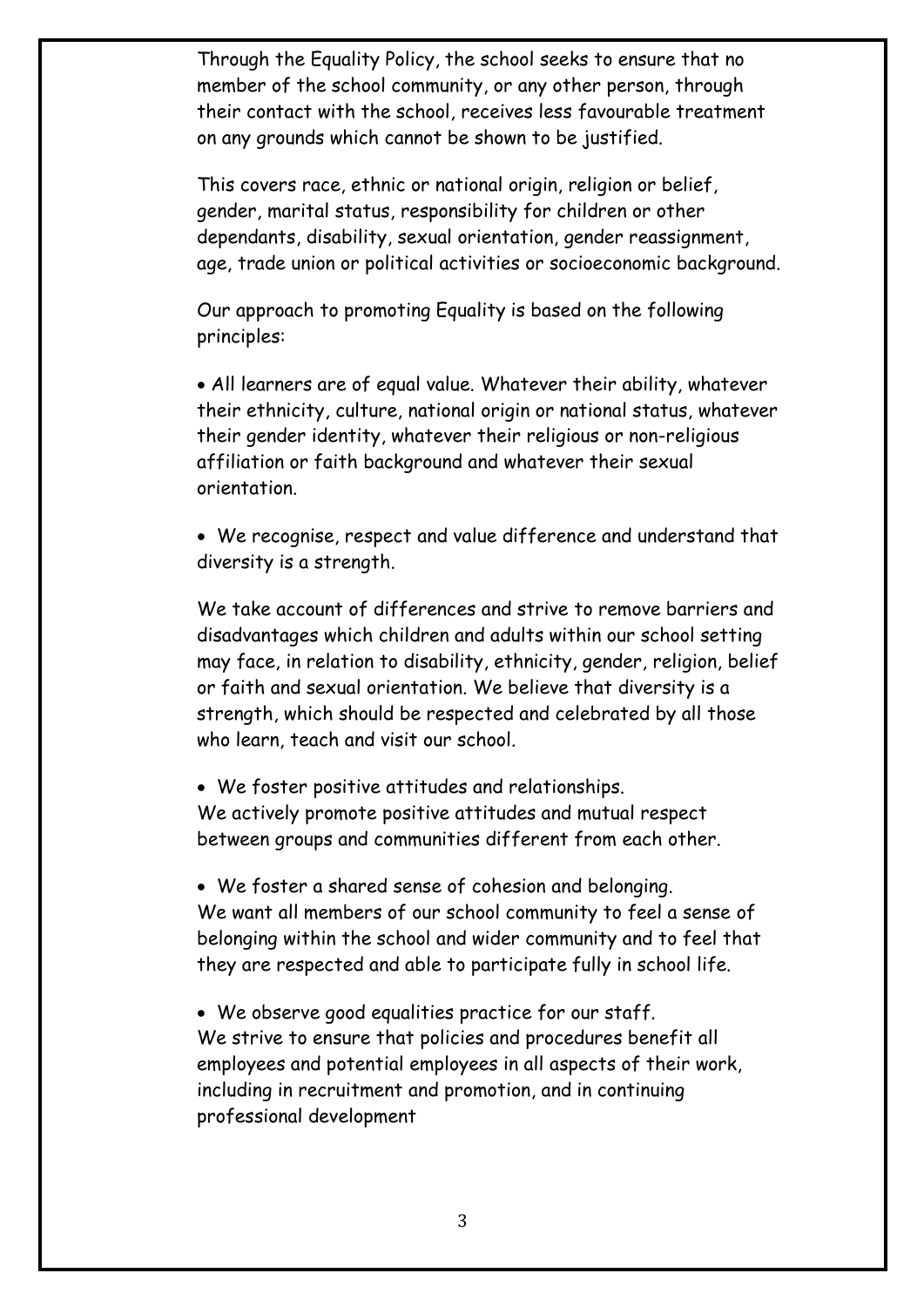• We have the highest expectations of all our children. We expect all pupils to make good progress and achieve to their highest potential

• We work to raise standards for all pupils, but especially for the most vulnerable.

We believe that improving the quality of education for the most vulnerable groups of pupils ensures that these children are more likely to achieve high standards and improve their life chances.

#### **Equality Statement**:

Our Equality Statement is based on the principles above and aims to ensure that:

'All pupils and members of staff at our School are provided with opportunities to fulfil their potential whatever their sex, race, colour ethnic or national origin, marital status, age, sexual orientation, disability or religious belief.'

We are totally committed to ensuring that equality is a fundamental part of our drive to improve and that all members of the St. Michael at Bowes C.E. Junior School should expect to fulfil their full potential.

#### **Links to other Policies and documentation:**

Although this policy is the key document for information about our approach to equalities in line with the Public Sector Equality Duty, we ensure that information about our responsibilities under the Equality Act are also included in our School Development Plan, selfevaluation process, the school prospectus, school web site and where appropriate within our school policies.

# **What we are doing to eliminate discrimination, harassment and victimisation:**

At all times we strive to take into account equality issues in relation to:

- Admissions and exclusions.
- The way we provide education for our pupils.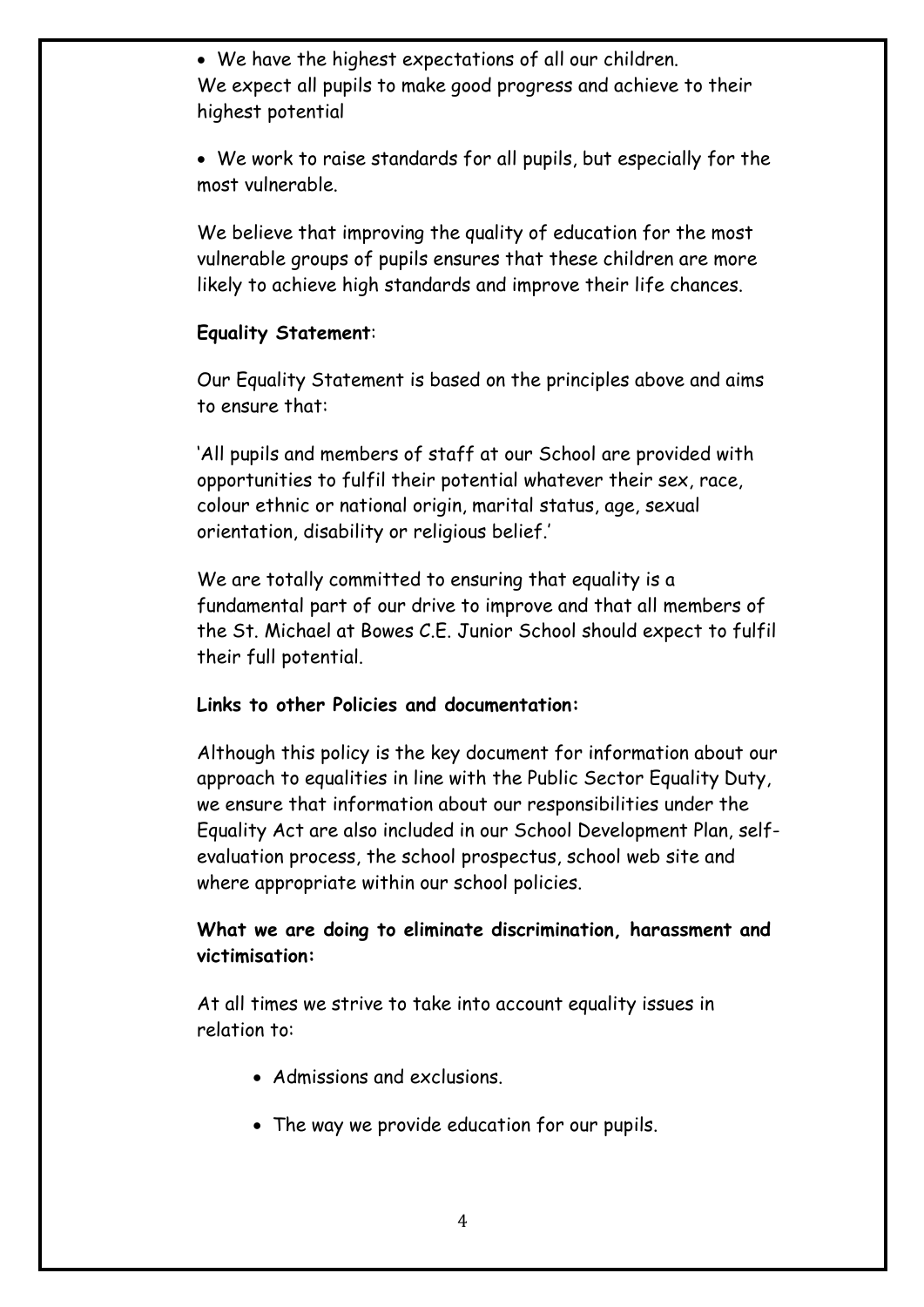• The way we provide access for pupils to facilities and services.

We are aware of the reasonable adjustment duty and work towards enhancing access and participation for pupils with Special Educational Needs and Disabilities (SEND) and in ensuring that these pupils are not being placed at a disadvantage compared to their non-disabled peers.

The Governors ensure that all appointment panels give careful consideration to this policy so that no one is discriminated against regarding employment, promotion or training opportunities.

We take seriously the need to consider the equality implications when we develop, adapt and review any policy or procedure and whenever we make significant decisions about the day to day life of the school.

We actively promote equality and diversity through the implementation of a creative curriculum and by creating a learning environment which promotes respect for all.

# **Behaviour, Exclusions and Attendance:**

The School's Behaviour and Discipline Policy and Anti-Bullying policies take account of the duties under the Equality Act. We monitor data on exclusions and absence from school for evidence of over-representation of different groups and take action, when required, to address concerns. The school aims to actively challenge all forms of prejudice and prejudice-based bullying, which stand in the way of fulfilling our commitment to inclusion and equality:

We treat all bullying incidents seriously and provide a report to the Governors about the numbers, types and seriousness of these incidents and how we have dealt with them. We review this data termly and take action, when required, to reduce incidents

# **What we are doing to advance equality of opportunity between different groups:**

We are aware of the needs of our school population and collect and analyse data in order to inform our planning and identify targets to achieve improvements.

We have procedures, working in partnership with parents and carers, to identify children who are 'vulnerable' through our pupil admissions meetings.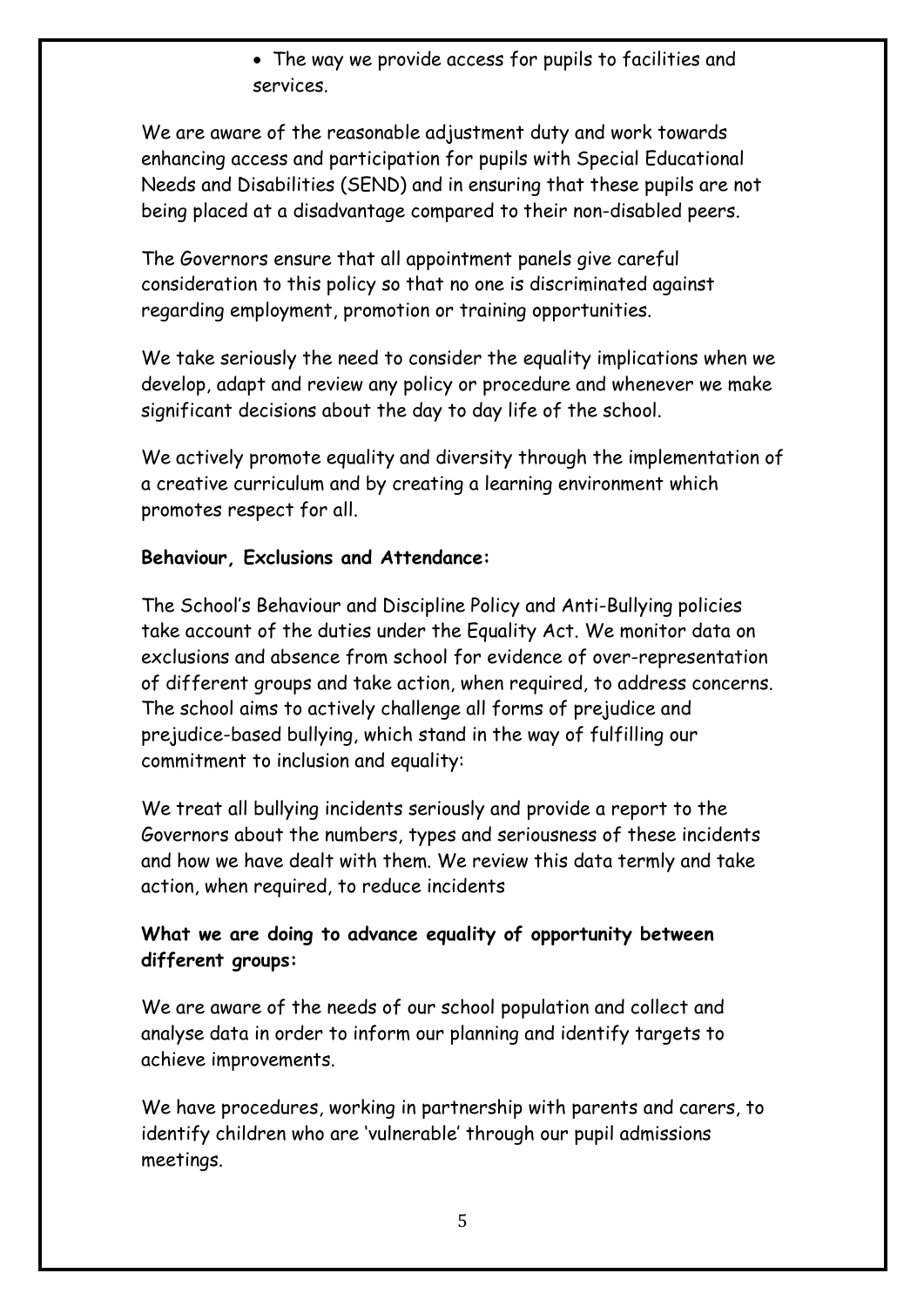We collect data and monitor progress and outcomes of different groups of pupils and use this data to support school improvement. We take action to close any gaps, for example, for those making slow progress in acquiring age-appropriate language, literacy and mathematical skills.

We use a range of teaching strategies that ensures we meet the needs of all pupils and where, it is deemed necessary, we provide support to pupils at risk of underachieving.

We are alert and proactive about the potentially damaging impact of negative language in matters such as race, gender, disability and sexuality.

We ensure equality of access for all pupils to a broad and balanced curriculum, removing barriers to participation where necessary.

#### **We have an Accessibility Plan designed to:**

- Increase the extent to which pupils with a disability can participate in the curriculum.
- Improve the physical environment.
- Improve the availability of accessible information to disabled pupils.

# **What we are doing to foster good relations**:

We aim to prepare our pupils for life in a diverse society and ensure that there are activities across the curriculum that promotes the spiritual, moral, social and cultural development of our pupils.

We teach about difference and diversity and the impact of stereotyping, prejudice and discrimination through our Personal Social and Health Education and Citizenship and across the curriculum.

We use materials and resources that reflect the diversity of the school, population and local community in terms of race, gender, sexual identity and disability, avoiding stereotyping.

We promote a whole school ethos and values that challenge prejudice based discriminatory language, attitudes and behaviour.

We provide opportunities for pupils to appreciate their own culture and celebrate the diversity of other cultures.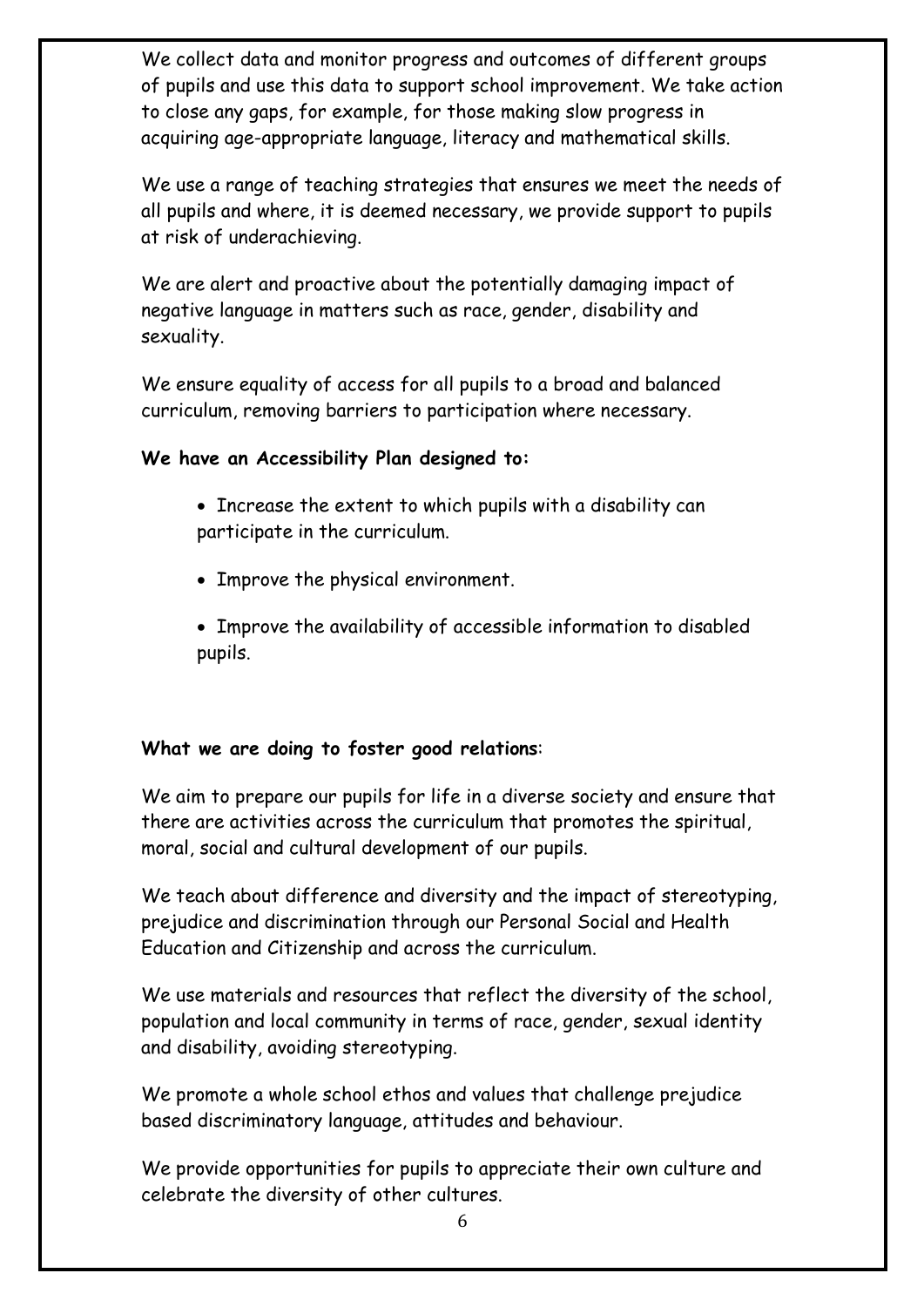We include the contribution of different cultures to world history and that promote positive images of people

We provide opportunities for pupils to listen to a range of opinions and empathise with different experiences.

We promote positive messages about equality and diversity through displays, assemblies, visitors, whole school events and a whole array of curriculum enrichment activities throughout the year. Where appropriate we include equality matters in our newsletters to parents and carers

#### **Other ways we address equality issues:**

- We maintain records of all training relating to equalities (training logs).
- We keep minutes of meetings where equality issues are discussed.

• We have a rolling programme for reviewing all of our school policies in relation to equalities and their impact on the progress, safety and well being of our pupils. The implications for equalities of new policies and practices are considered before they are introduced.

# **In order to ensure that the work we are doing on equalities meets the needs of the whole school community we:**

- Review relevant feedback from parent questionnaires, parents' evenings, Governors' meetings and parent-consultation meetings.
- Analyse responses from staff surveys, staff meetings and training events.
- Review feedback and responses from the children and groups of children, from the Rights Respecting School Council, PSHE lessons, whole school surveys on children's attitudes to self and school.
- Analyse issues raised in annual reviews or reviews of progress on **Individual**

Educational Plans/Personalised Provision Maps, mentoring and support: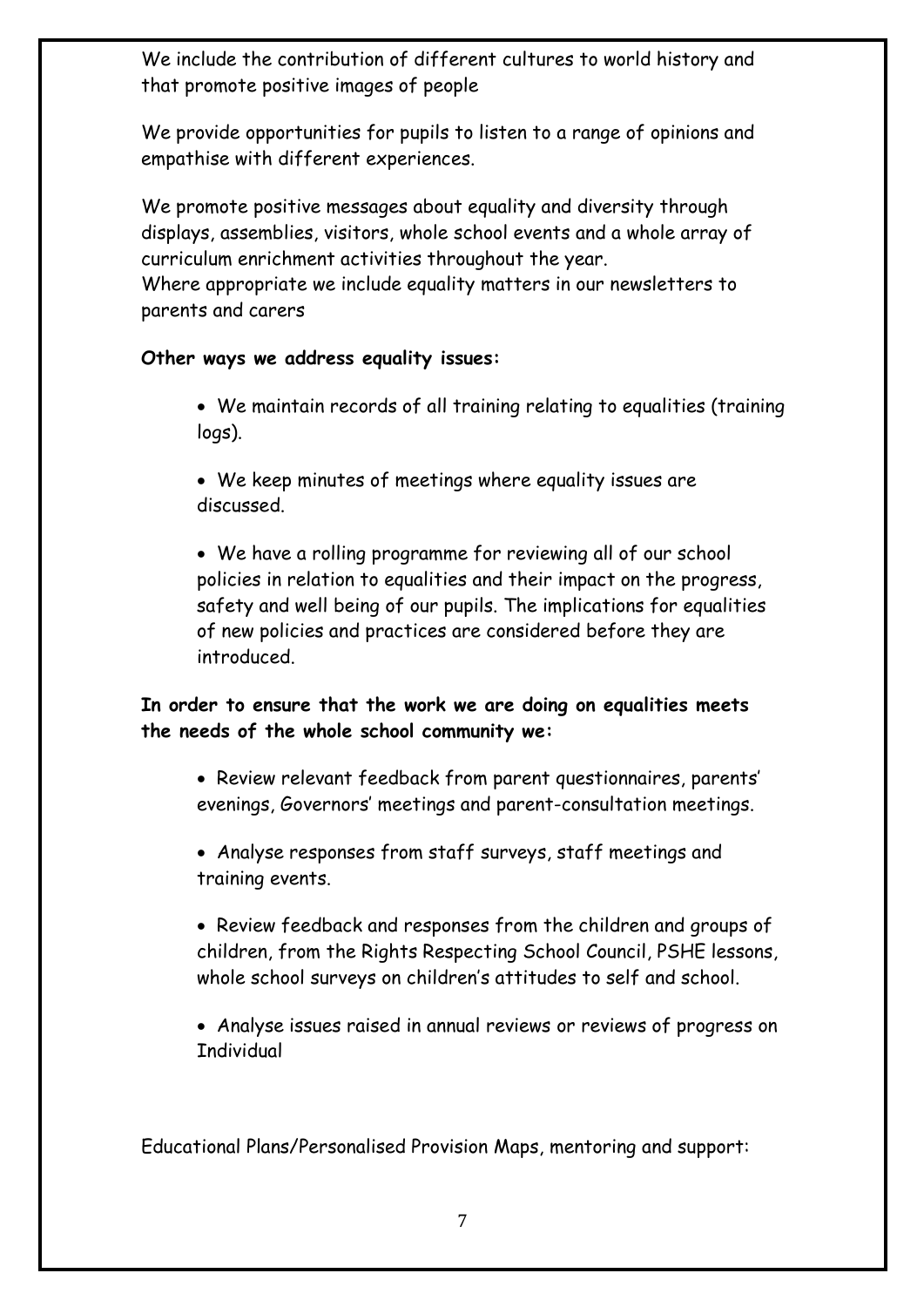• Ensure that we minute responses and feedback at Governing Body meetings and address actions from the Governing body's working groups.

# **Equality Objectives:**

The objectives which we identify represent our school's priorities and are the outcomes of careful review and analysis of data and other evidence. They also take into account national and local priorities and issues.

We evaluate our success in meeting the Public Service Equality Duties by the extent to which we achieve improved outcomes for the different groups.

Our Equality Objectives are:

• To increase the percentage of pupils progress making at least in line with National expectations in English and Mathematics, ensuring that the vast majority of pupils (irrespective of their background) achieve challenging targets.

• To ensure that vulnerable groups of pupils achieve challenging targets and the gaps in attainment / achievement for these pupils are reduced.

- To continue to narrow the gap in attainment and achievement between boys and girls.
- To raise the standards of attainment and accelerate the achievement of pupils identified as having SEND.

Our Learning and Achievement Plan demonstrates how we will achieve our objectives.

# **Monitoring and Reviewing Objectives:**

We review and update our equality objectives every year and report annually to the Governing Body on progress towards achieving them. We involve and consult staff, pupils, governors, parents and carers as appropriate throughout the year.

#### **Roles and Responsibilities:**

We expect all members of the school community and visitors to support our commitment to promoting equalities and meeting the requirements of the Equality Act.

**Governing Body:**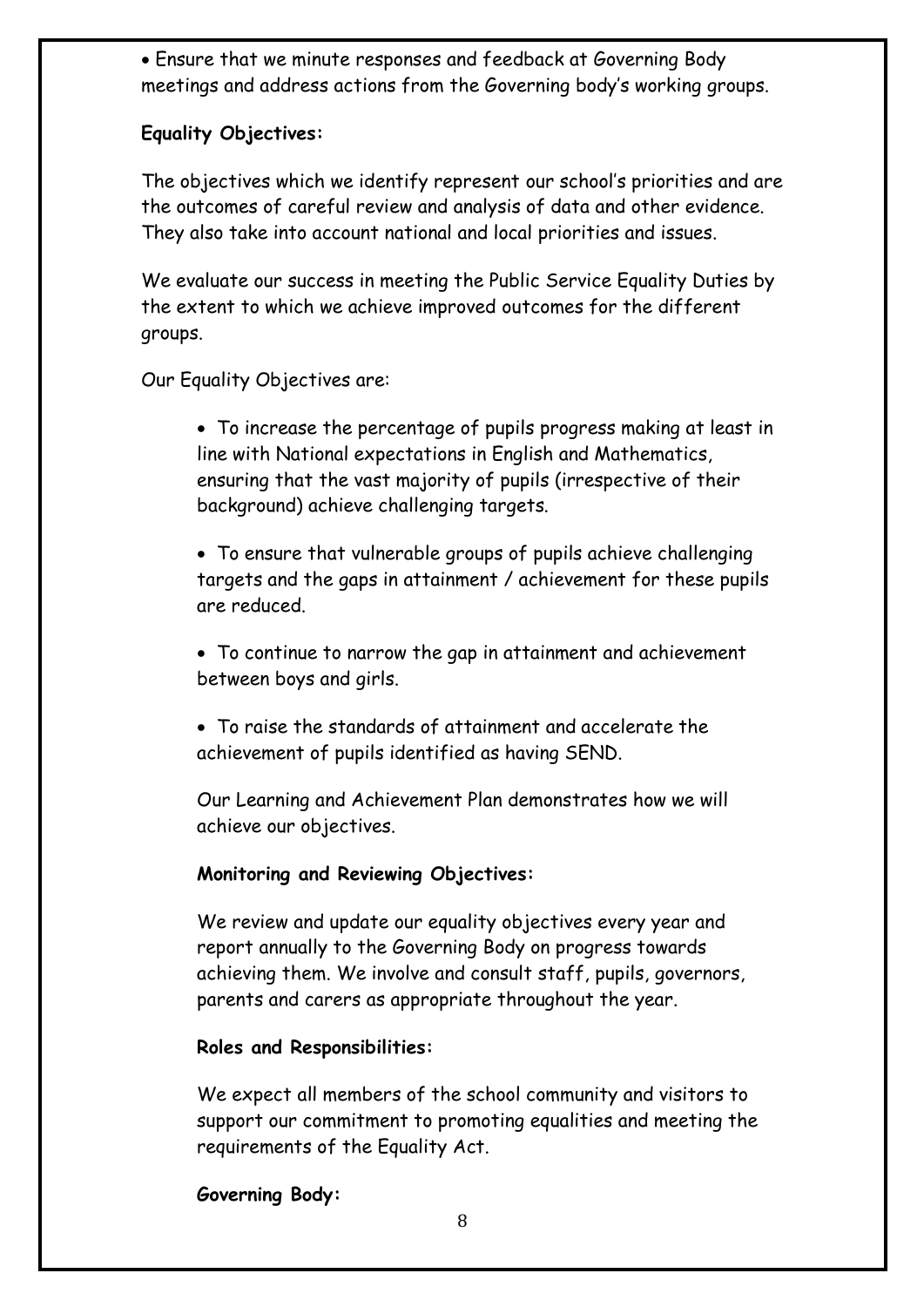The Governing Body is responsible for ensuring that the school complies with legislation, and that this policy and its related procedures are implemented. The effectiveness of the policy, in securing achievement of the equality objectives, will be implemented on an annual basis.

# **School Leadership Team:**

#### **The Leadership Team are responsible for:**

- Day to day implementation of the policy and for monitoring outcomes.
- Ensuring that all staff are aware of their responsibilities and are given appropriate training and support.
- Taking appropriate action in any cases of unlawful discrimination.

#### **Teaching and Support Staff:**

All teaching and support staff are expected to:

- Promote an inclusive and collaborative ethos in their classroom and across the school.
- Challenge prejudice and discrimination.
- Deal fairly and professionally with any prejudice-related incidents that may occur.
- Plan and deliver a curriculum and lessons that reflect the school's principles, for example, in providing materials that give positive images in terms of race, gender and disability.
- Maintain the highest expectations of success for all pupils.
- Support different groups of pupils in their class through differentiated planning and teaching, especially those who may (sometimes temporarily) find aspects of academic learning difficult.
- Keep up-to-date with equalities legislation relevant to their work.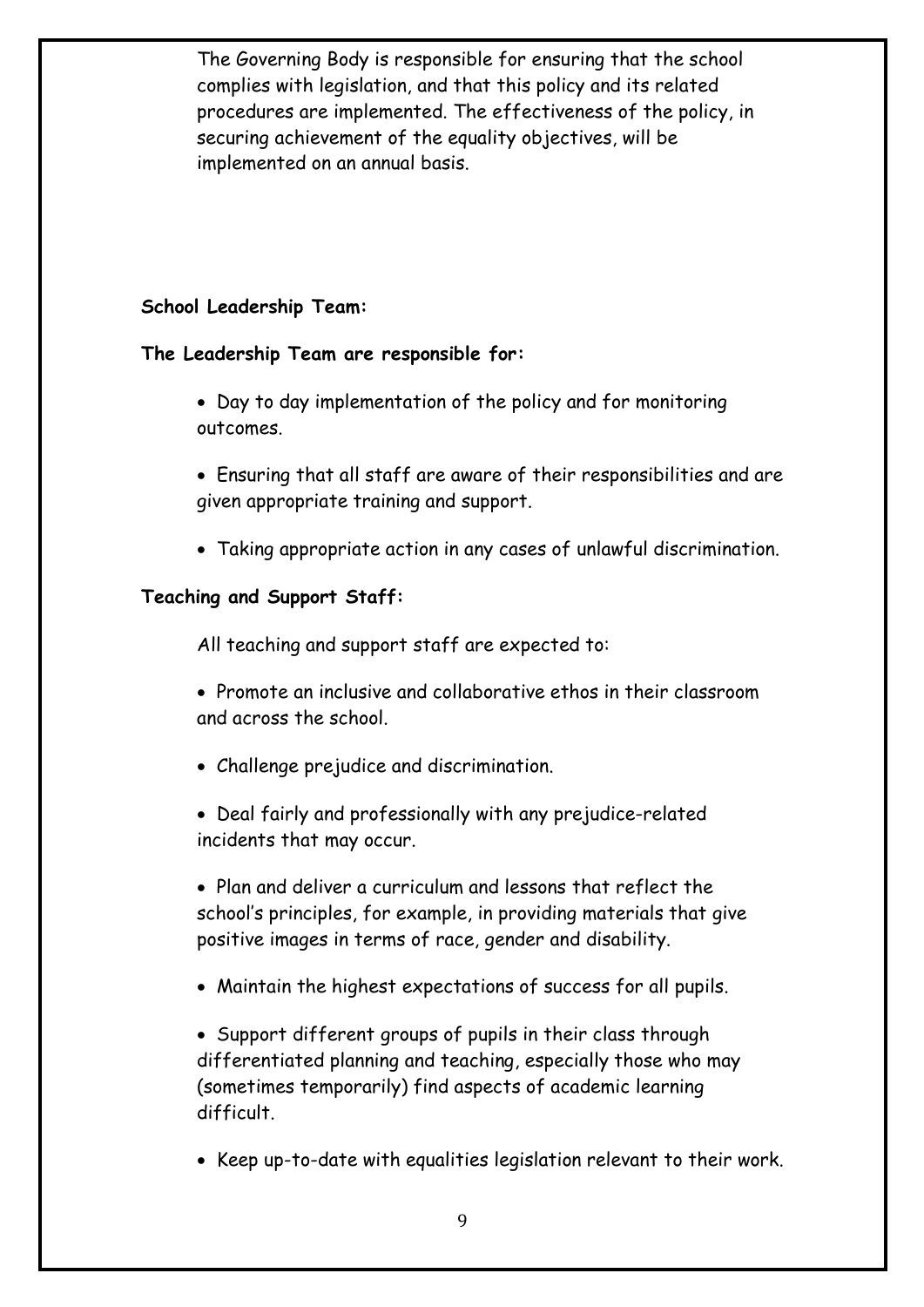We will provide training and guidance on Equalities for all staff new to the school as part of the induction procedure. We will review the principal expectations and duties of the Equality Act at a whole staff meeting at the start of the school year.

# **Visitors:**

All visitors to the school, including parents and carers are expected to support our commitment to equalities and comply with the duties set out in this policy.

# **Equal Opportunities relating to all staff:**

We are committed to the implementation of equal opportunities principles and the monitoring and active promotion of equality in all aspects of staffing and employment.

All staff appointments and promotions are made on the basis of merit and ability and in compliance with the law.

We are also concerned to ensure, wherever possible, that the staffing of the school reflects the diversity of our community.

As an employer we strive to ensure that we eliminate discrimination and harassment in our employment practice and actively promote equality across all groups within our workforce.

We respect the religious beliefs and practice of all staff, pupils and parents, and comply with reasonable requests relating to religious observance and practice.

We ensure that all staff, including support and administrative staff, receives appropriate training and opportunities for professional development, both as individuals and as groups or teams.

# **Disseminating the Policy**:

This Equality Policy along with the Equality Information is available on the school website and as a paper copy available from the main school office.

We publish on the school's website copies of relevant policies and guidance, including those on Behaviour and Discipline, Anti-bullying and Special Educational Needs and Disabilities.